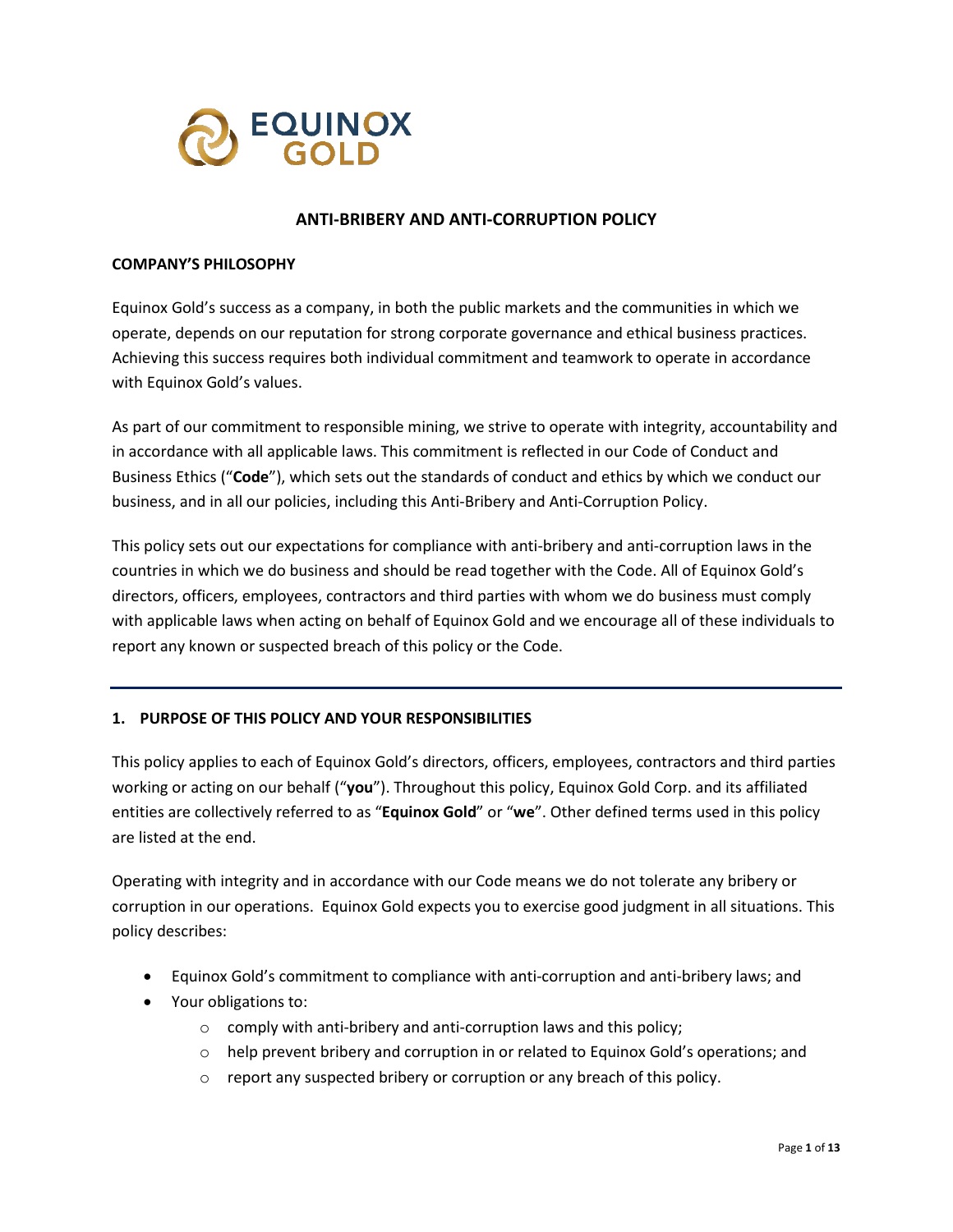# **2. APPLICABLE LAWS**

Equinox Gold operates in several countries and is subject to a range of domestic and foreign anti-bribery and anti-corruption laws, including but not limited to the Canadian *Corruption of Foreign Public Officials Act*, the United States *Foreign Corrupt Practices Act*, the Brazil *Clean Company Act* and the Mexico *Criminal Code* and *Anti-Corruption in Public Contracts Act*. Violations of these laws can, in some jurisdictions, result in criminal, administrative and civil liability as well as significant financial penalties for Equinox Gold and/or the individuals involved including directors, officers, employees, contractors and third parties.

In some cases, the standards of this policy are higher than the standards of the applicable local laws, and we ask that you meet the higher standard.

## **3. IMPROPER PAYMENTS**

# **3.1. Bribes, kickbacks or other improper payments are prohibited**

Equinox Gold has zero tolerance for and prohibits any improper payment in connection with our business. Improper payments include bribes and kickbacks to both government and non-government officials (such as employees of private companies and union officials). More detail regarding definitions of these terms are included at the end of this policy.

All forms of bribes, kickbacks or other improper payment are prohibited.

## You must not:

- Offer, give, or promise to give, directly or indirectly through a third party, a bribe, kickback or any other improper payment in connection with Equinox Gold's business.
- Ask for or accept, directly or indirectly through a third party, a bribe, kickback or any other improper payment in connection with Equinox Gold's business.

Simply offering or promising a bribe, kickback or improper payment is a breach of this policy and may be a breach of applicable law.

*Question: A bidder on an RFP offers to give you an iPhone if you share the pricing details provided by other bidders. Can you do this?* 

*Answer: No. This is a bribe and is prohibited. You must report this.*

*Question: A supplier offers you \$1,000 if you agree to sign an exclusive supply agreement with the supplier on behalf of Equinox Gold. Can you accept this offer?* 

*Answer: No. This is a kickback and is prohibited. You must report this.*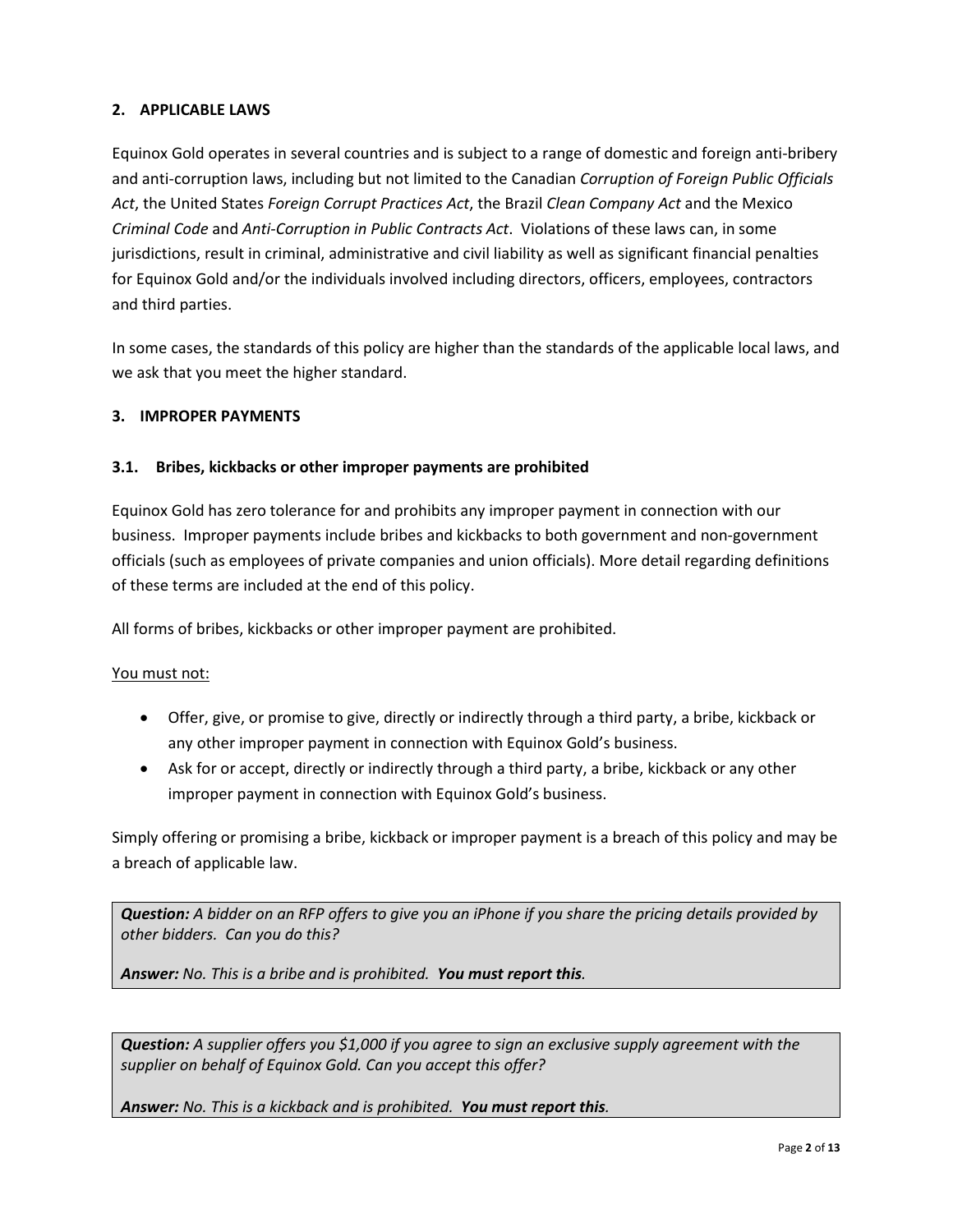# **3.2. No facilitation payments**

Equinox Gold does not make or allow facilitation payments. A facilitation payment is made to expedite a governmental action and a more detailed definition is included at the end of this policy. You must not engage in any activity that might result in a facilitation payment or create the impression that a facilitation payment will be made by, or on behalf of, Equinox Gold.

*Question: You are responsible for renewing an explosives permit. The current permit expires next week and the permitting office is short staffed, so they have not yet reviewed our application. An employee at the permitting office tells you they will process the application tomorrow if Equinox Gold pays them an unofficial "express" processing fee, and wants the payment in cash. As far as you can determine, the permitting office does not offer express processing for a fee. Should you pay?*

# *Answer: No. This is a facilitation payment and is not permitted. You must report this.*

*Question: There is a problem with a mine site in another country and you must travel there immediately. However, your passport is expired, and the passport office will take one week to renew it; however, for an express fee they can prepare your new passport overnight. The website lists the prices for 7-day, 3-day and 1-day service. At the passport office, there are price lists on every wall explaining the three levels of service. Payments must be made by cheque or credit card directly to the passport office and cannot be paid to an individual or in cash, and the passport office will issue a receipt. Are you able to use the 1-day service?*

*Answer: Yes, this is permitted. This is not a facilitation payment. This is an official government express service that is available to anyone willing to pay.*

## **3.3. You must not give anything of value to a government official or politician**

You must not, either directly or through a third party, offer, promise, provide or authorize the transfer of anything of value to a government official or politician (which includes political parties and their officials and employees) as part of your work with or for Equinox Gold in order to influence an official act or decision.

In some jurisdictions you may be able to provide items of nominal value to a government official or politician despite the general prohibition of providing them anything of value. However, given the complexity of applicable laws you must obtain prior written approval of your manager or Equinox Gold's General Counsel before providing anything of value to a government official or politician. Determining what is *anything of val*ue and *nominal value* depends on many factors and more detail is provided in the definitions at the end of this policy.

*Question: You are responsible for the construction of a new access road to site and are working with local municipality representatives regarding the intersection of the access road with the highway. You are holding an all-day construction planning meeting at site and wish to provide lunch for the attendees, including the municipality representatives. Can you do this?*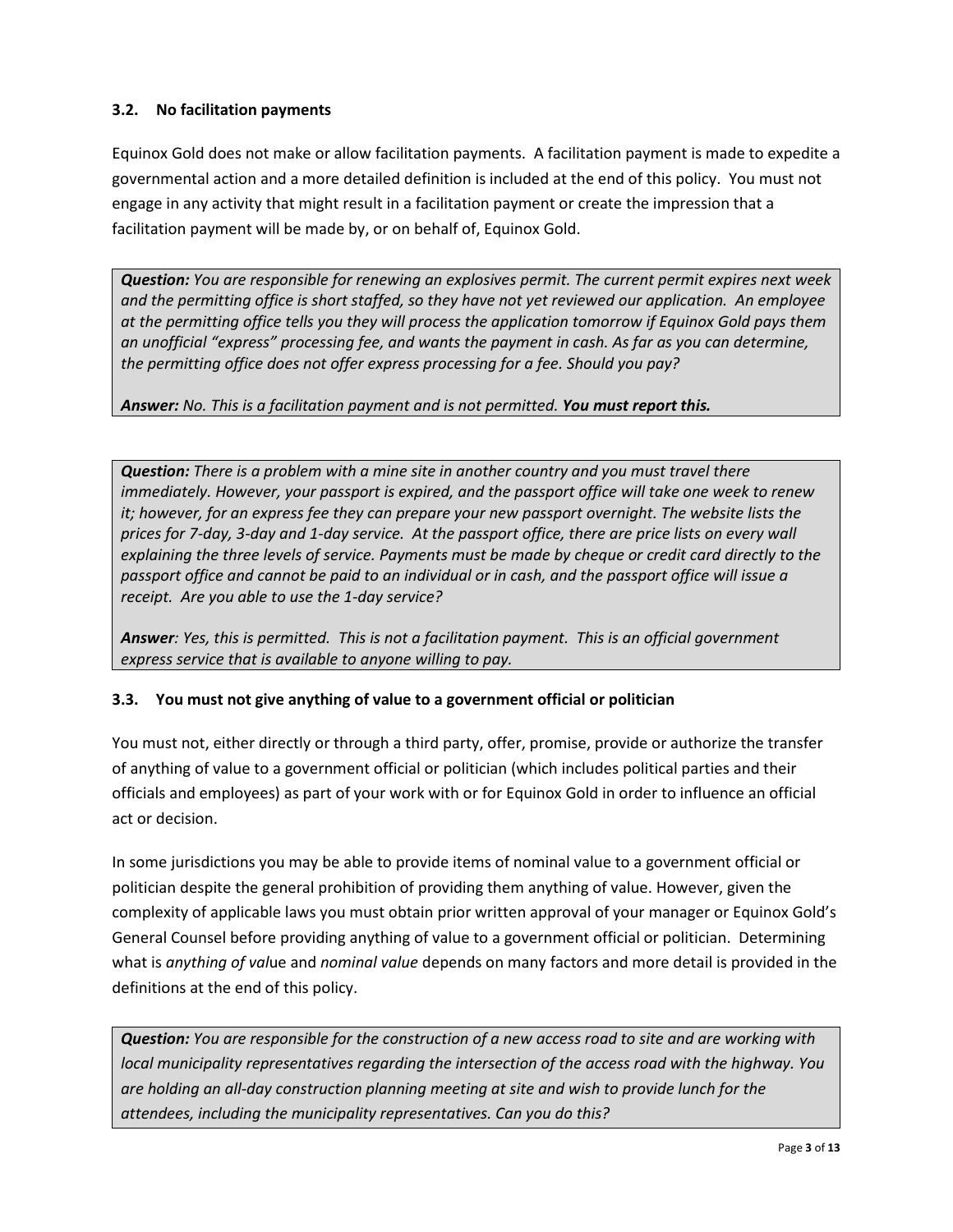*Answer: Yes, provided that: a) you confirm with the municipality representatives that they're permitted to accept the lunch; b) the meal provided is of nominal value and is customary in your jurisdiction; and c) you obtain your manager or the General Counsel's prior approval via email to provide the lunch to the municipality representatives.*

*Question: Equinox Gold is expanding the existing pit at one of its sites. A local government official responsible for approval of the mining permit arrives at the site to conduct her inspection. The*  inspection goes well, and you believe the permit will be issued. At the end of the inspection, the *government official tells you that her niece just completed her mining engineering degree at the local university and asks if you have any internships available. The company has an internship program and has a current space available for an engineering intern. Can you offer the role to the government official's niece?*

*Answer: No. Even though the internship would not benefit the government official directly, it is providing a benefit to a family member of a government official and that makes it "anything of value," which is prohibited. You should decline this request and report it if the government official continues to ask you to arrange the internship. The graduate may still apply for the internship, but her application would need to be considered together with other applications, as part of our usual recruitment processes.*

## **3.4. Payments to protect your safety: are extortion payments improper payments?**

A payment made to protect you in the event of a serious and imminent threat to your safety is permitted. You must notify your manager and the General Counsel as soon as practical if you receive such a demand and you must promptly record the details of the payment, including the amount, to whom it was paid and the circumstances in which it was paid.

*Question: You are travelling during the evening to reach a mine site. You are pulled over by several police officers on a dark highway. They ask to see your driver's license. Your papers are in order, so you are not worried. In fact, you were not doing anything wrong. Then they ask you to leave the car and they start harassing you. They say they will stop if you give them your wallet and your watch. What should you do? You know that police officers are government officials, and that it's against this policy to give them gifts or money. Can you pay them?*

*Answer: Yes, you should pay them so you can stay safe. This is not a facilitation payment; it is an extortion payment. The police officers are committing a crime against you, and you should pay to stay safe. You must report this immediately once you are safe. Note: in this scenario, the accounting system must show that you have paid an extortion payment. Failure to record this payment accurately is a violation of this policy. See 'Record Keeping' below.*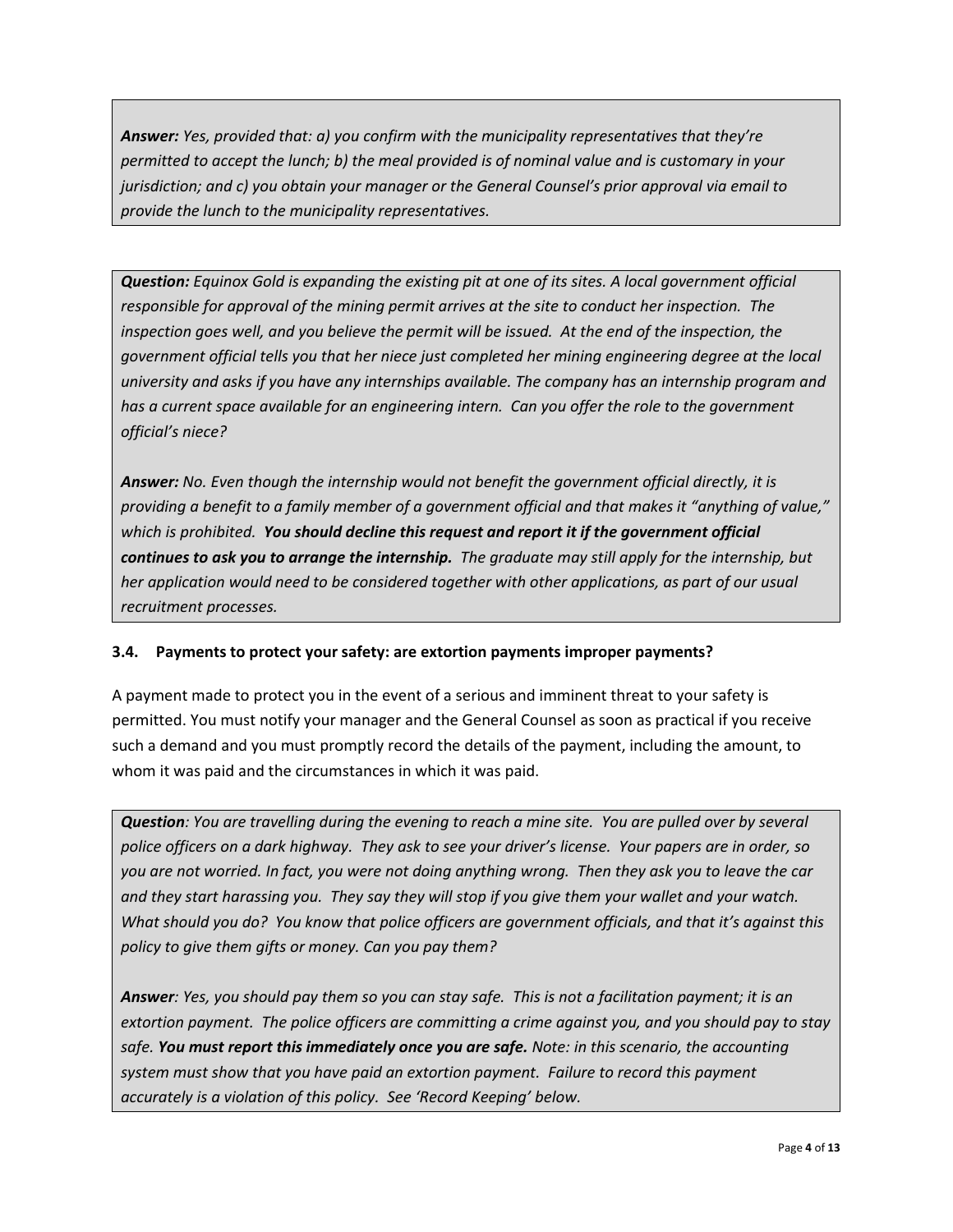## **4. GIFTS AND HOSPITALITY**

### **4.1. Gifts and hospitality in general**

You may give, offer or receive gifts and hospitality on behalf of Equinox Gold if the gifts or hospitality:

- are given and accepted openly in the name of Equinox Gold;
- are of nominal value; and
- are of appropriate type, considering the business relationship with the other party.

You must not give gifts and offer hospitality on behalf of Equinox Gold if the gifts or hospitality:

- are provided to improperly assist Equinox Gold in obtaining or retaining business;
- are prohibited by applicable laws;
- are given frequently to the same individual/company even if they are of nominal value;
- include travel of any kind; or
- are cash or cash equivalents (such as gift cards or pre-paid visa cards).

In addition to the above, gifts or hospitality may not be given or accepted from a bidder or third party during contract negotiations, or to a government official during or immediately after a permit application process, as this may be perceived as an improper payment.

If you wish to provide any gifts or hospitality that do not fit the above criteria, you must seek prior written approval from your manager or the General Counsel.

*Question: You are running an RFP process for a new, multi-year supply contract and are sent exclusive, VIP tickets from one of the bidders to a sporting event being held in a different city. The offer includes a flight in a private plane and accommodation. Can you accept?* 

*Answer: No. The offer is more than a common business courtesy. Even if the offer was less extravagant, you cannot accept it during the RFP process as it may cause a conflict of interest since such gift may interfere, or be perceived to interfere, with our ability make an objective decision on the award of the contract.*

## **4.2. Gifts and hospitality for government officials or politicians**

In addition to the section above, you must take particular care when dealing with government officials or politicians. Any gift or hospitality could influence or be perceived to influence a government action or decision and, in many countries providing gifts to a government official or politician is against the law, regardless of the value.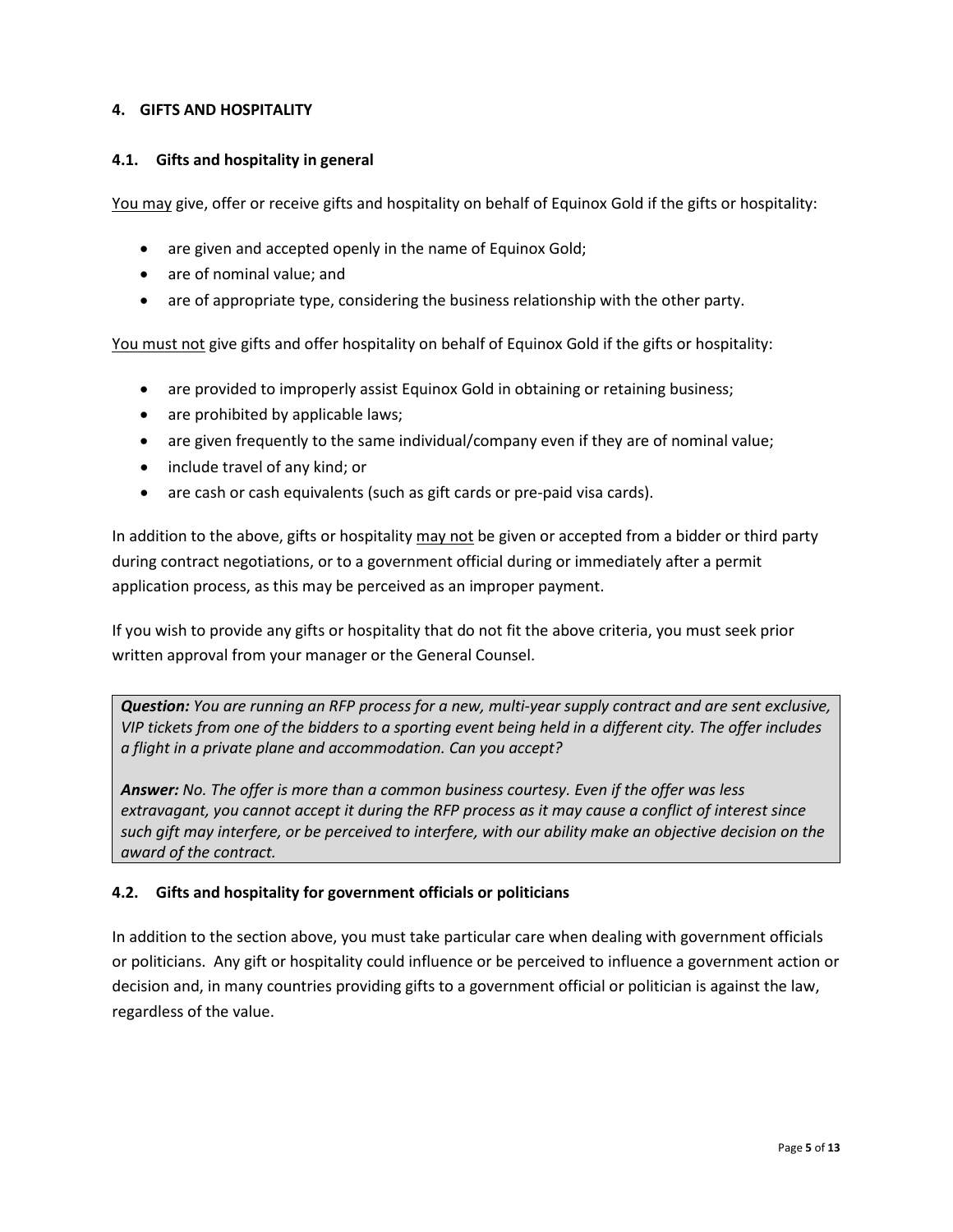## You must not:

- provide or pay for any travel or related expenses for a government official or politician;
- provide luxury or expensive meals or refreshments to a government official or politician; or
- provide cash, cash equivalents, expensive gifts, promise of employment for their friends or family, or anything that could be considered a benefit to the government official or politician or to their friends or family members.

You may provide or receive refreshments during a meeting with a government official or politician.

Before providing a gift of nominal value to a government official or politician you must:

- Before giving the gift, ask yourself if the gift could be interpreted as an improper payment or inducement, or if it in any way influences Equinox Gold's business decisions or independent judgment.
- Obtain written approval from your manager or the General Counsel. Even gifts of nominal value must only be given to government officials or politicians infrequently because they can be considered a bribe if given frequently.

All other gifts or hospitality given to or received from a government official or politician must be approved in advance by the General Counsel. Gifts that are received without preapproval may be required to be sent back, given to charity or destroyed, as determined by the General Counsel. Gifts that are given without preapproval will be considered a breach of this policy.

It is also good practice to check with the government official or politician in writing to enquire if he or she is allowed to accept a gift. Even if a gift is of nominal value and is not prohibited by law, many government departments or government-controlled companies have their own policies in place that do not permit them to accept gifts. Also, the provision of any gift to a government official or politician must be accurately accounted for and described in Equinox Gold's books and records.

*Question: Equinox Gold is a corporate sponsor of your local sports team and you have tickets to share with key business contacts. You'd like to invite a government official to a game, but you recently applied for an important construction permit through the government official's department and you are still waiting for a response. Can you invite him or her?* 

*Answer: No. The tickets are reasonable in value, but you cannot invite the government official while our permit application remains outstanding and the government official could be influenced, or be perceived to have been influenced, by the gift. Also, government rules most likely prohibit the government official from accepting such a gift, and the government official may expect us to know that and not offer. It may also put the government official in an awkward position of having to refuse the gift, which may be counterproductive to Equinox Gold's business interests.*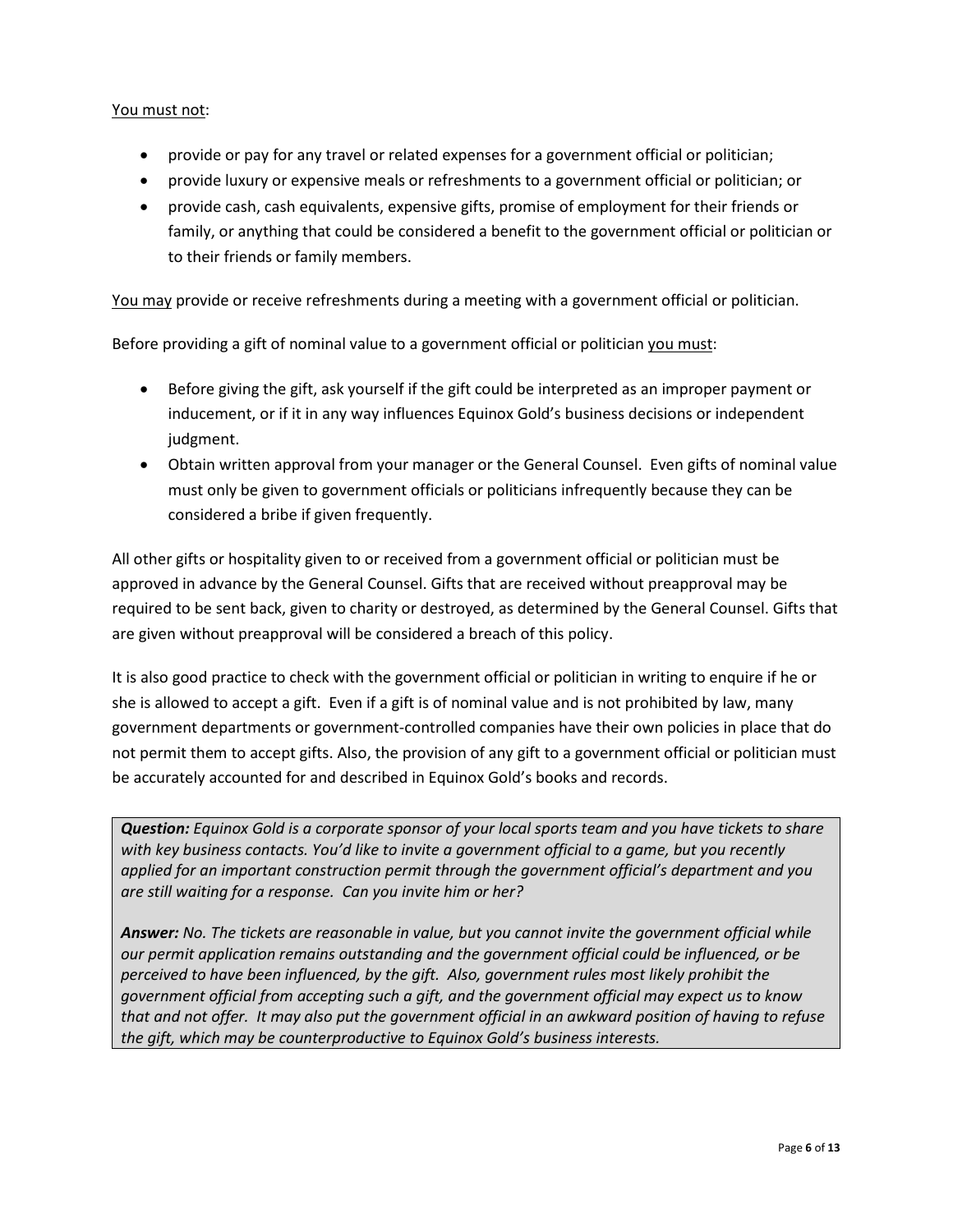# **5. POLITICAL CONTRIBUTIONS AND DONATIONS**

### **5.1. Political contributions**

You must not make political contributions on behalf of Equinox Gold. You can make political contributions on your own behalf provided such political contributions can not in any way be viewed as a contribution made on behalf of Equinox Gold.

Equinox Gold may only make a political contribution in a jurisdiction where such contributions are permitted if Equinox Gold has received a satisfactory written opinion of qualified legal counsel about the proposed political contribution, and the political contribution has been approved in writing by the Board of Directors of Equinox Gold.

### **5.2. Donations and sponsorships**

All donations and sponsorships made by or on behalf of Equinox Gold must be made in accordance with the Code, applicable laws and Equinox Gold's approval and finance policies and procedures. Donations and sponsorships must be accurately and completely documented regardless of the amount of such contribution.

You must not give a donation, directly or indirectly:

- to improperly influence or reward a government official or politician;
- that is, or is intended to be, a quid pro quo for any benefit to Equinox Gold; or
- in any other circumstance in which the donation would be, or may be perceived as, an improper payment.

#### In addition, you must not:

- make any personal donations on behalf of or in the name of Equinox Gold; or
- request that Equinox Gold reimburse you for any personal donations you have made, as Equinox Gold does not reimburse personal donations.

You can make donations to charitable causes on your own behalf, provided such donations can not in any way be viewed as a contribution made on behalf of Equinox Gold.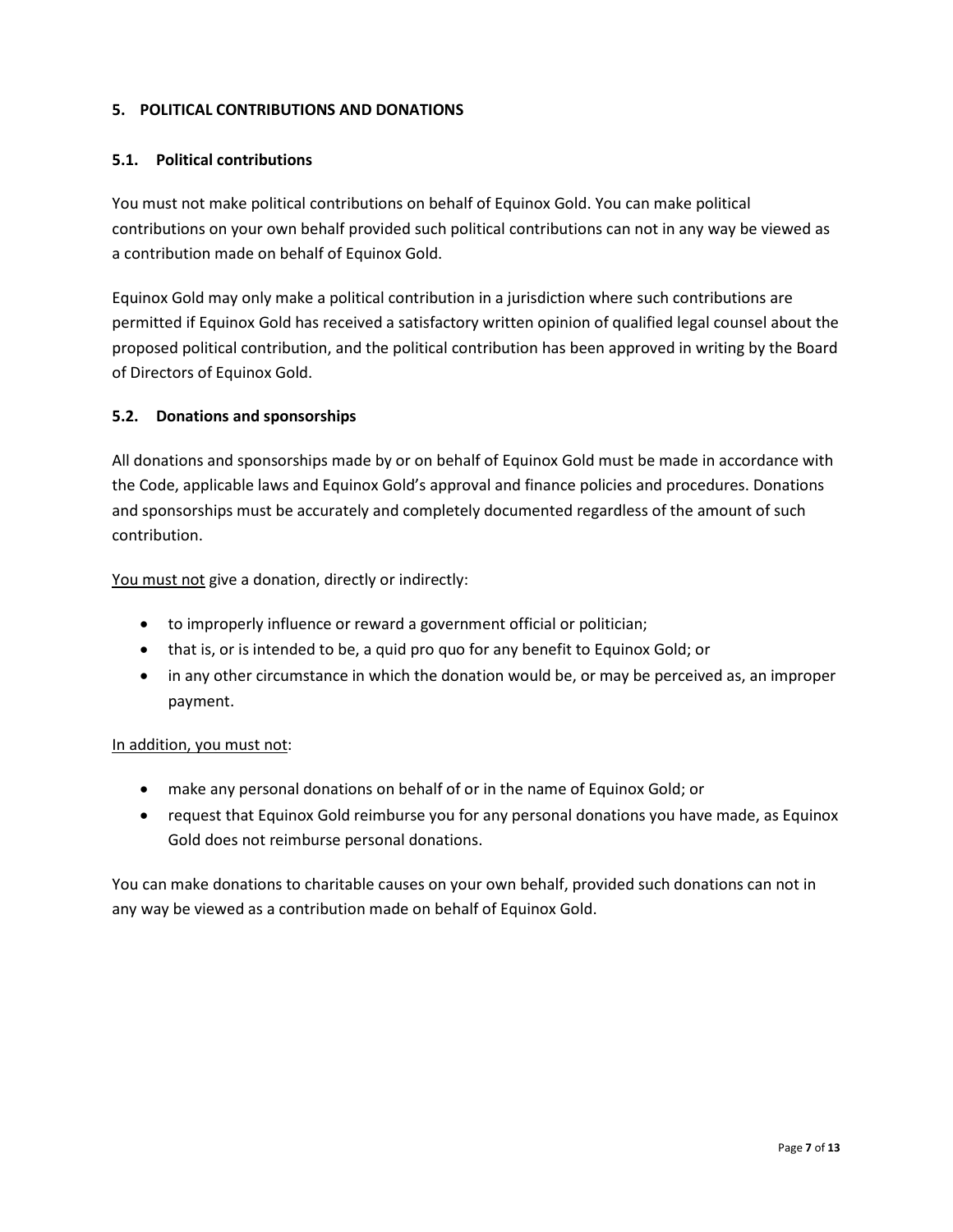*Question: Equinox Gold is asked to sponsor a community fair being held by the local township as a fundraiser for after-school programs that it runs for community members' children. Equinox Gold is negotiating a water supply contract with representatives of the township, which owns the local water supply. The fundraiser and the water supply contract are unrelated. Can Equinox Gold sponsor the community fair?* 

*Answer: No. Equinox Gold cannot sponsor the fundraiser while the contract negotiations are ongoing, as this may be perceived as obtaining an improper benefit or advantage for Equinox Gold in the contract negotiations. While this looks like a positive contribution to the community, the risk is that it may influence the township or individuals at the township or give the perception that they may be influenced in their negotiations with us and give us a better deal.*

# **6. DEALING WITH THIRD PARTIES**

# **6.1. Engaging third parties**

Equinox Gold's directors, officers and employees must not do, indirectly through a third party, anything that this policy or applicable law prohibits you from doing directly. Bribes, kickbacks and other types of improper payments conducted through third parties are strictly prohibited. You must not make or authorize any payment to a third-party (such as an agent, consultant or contractor) that could be used to benefit, bribe or attempt to bribe a government official or politician. The actions of our third parties may be considered actions of Equinox Gold. You are expected to follow all applicable compliance processes established by Equinox Gold for engaging third parties to help ensure such third parties understand and comply with this policy.

*Question: You are responsible for the construction of a new mine site and are working with representatives of the state-owned power company on a construction plan for a new powerline to supply power to the mine site. Various permits will be required for the new powerline and a representative of the power company suggests you hire a certain consultant as she is known to have a significantly higher success rate than other advisors at obtaining the necessary permits. Should you hire the consultant?* 

*Answer: That this consultant was specifically recommended and indicated as having a higher success*  rate is a red flag. It is possible the consultant is directly affiliated with the state-owned power *company, or the higher success rate may be due to the consultant offering incentives to government officials. You must follow appropriate due diligence vetting to determine if the consultant is indeed the best candidate for the work and if there is a need for such services as part of the project. Unless you have done an objective assessment of the consultant based on her technical skills, you should not hire her.*

## **6.2. Acquiring other companies or businesses or participating in joint ventures**

Before acquiring another company or business, investing in another company or business, or participating in a joint venture, consortium or similar business arrangement, Equinox Gold will conduct appropriate due diligence with respect to the other relevant parties, including regarding compliance with anti-bribery and anti-corruption laws. Acquisitions, joint ventures and similar agreements also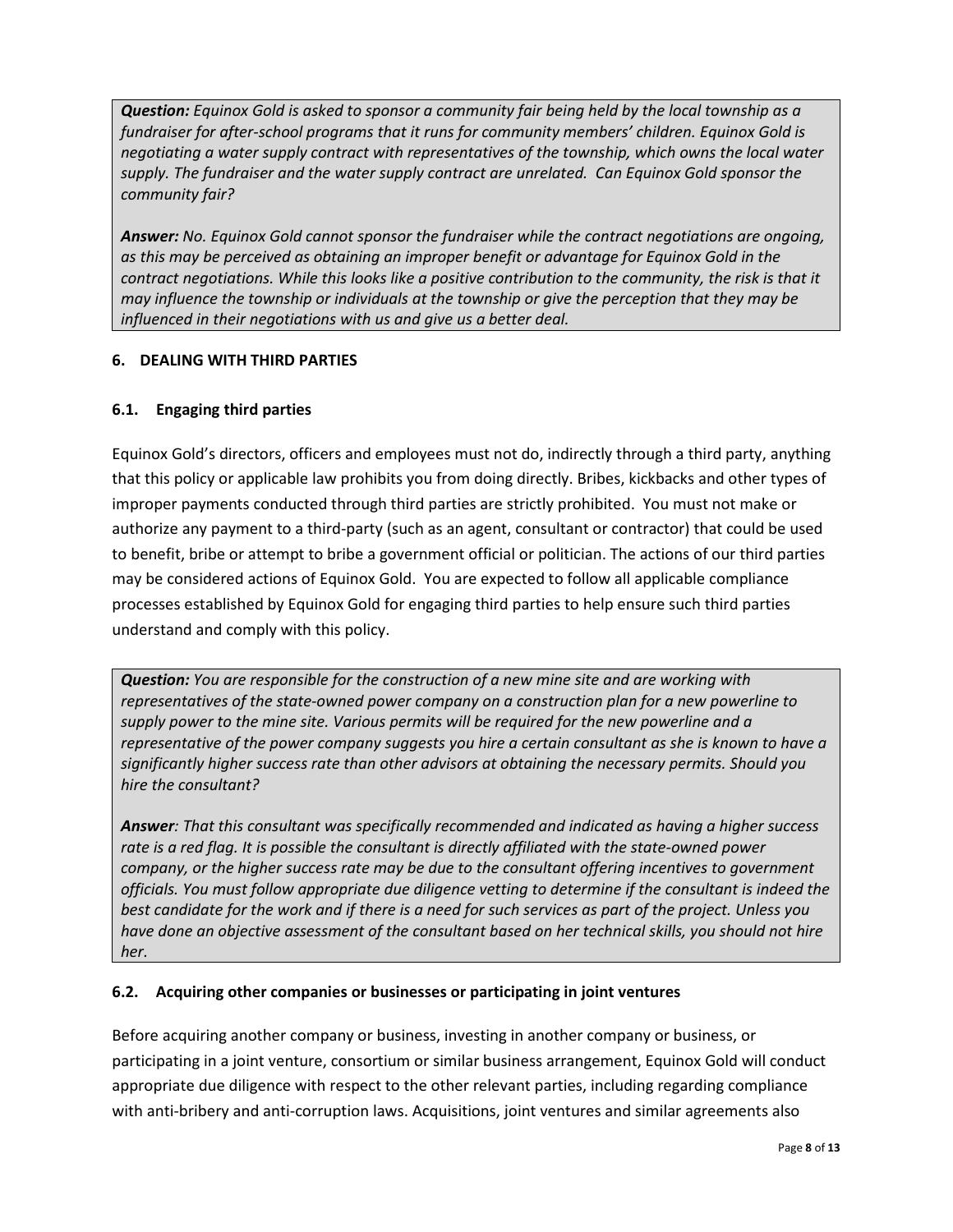should include contractual provisions regarding compliance with anti-bribery and anti-corruption laws and the principles in this policy.

# **6.3. Hiring or engaging former government officials**

Government officials may be subject to rules that limit the ability of Equinox Gold to hire them. In addition, it is inappropriate and against this policy to hire a former government official solely to obtain or benefit from material non-public information such person may possess. Please contact a member of Equinox Gold's legal team before hiring or engaging a former government official.

## **7. RECORD KEEPING**

Equinox Gold complies with standard accounting practices and policies and must make and keep books, records and accounts that fully, accurately and fairly reflect all transactions, use and disposition of assets and other similar information. Failure to keep accurate books and records may also breach applicable anti-bribery and anti-corruption laws.

## You must ensure that:

- all gifts, meals, entertainment, travel, hospitality and other expenses are properly reported and recorded;
- any payment made on behalf of Equinox Gold is supported by appropriate documentation;
- all accounting and financial records are accurate, complete and contain a reasonable amount of detail to explain the nature and purpose of the transaction;
- no payment to a third party is made in cash; and
- no documents are created for the purpose of concealing any improper activity.

You must record payments accurately and honestly. You must not record a payment in a way that conceals its true nature, or that is contrary to standard accounting practices. "Off the books" transactions or secret accounts are prohibited. Any breach of the record-keeping provisions described in this policy must be reported.

## **8. HOW TO REPORT A BREACH**

You must report any known or suspected breach of this policy or the Code. You can make a report directly to your manager or any other member of Equinox Gold's management team. Alternatively, you can report online, by phone or by email using Equinox Gold's whistleblower reporting service operated by IntegrityCounts, a third-party company. You can provide your name and contact details to IntegrityCounts, or you can report anonymously.

A. Online: <https://www.integritycounts.ca/org/equinoxgold>

Type 'Equinox Gold' as the company name, write your report and categorize the concern.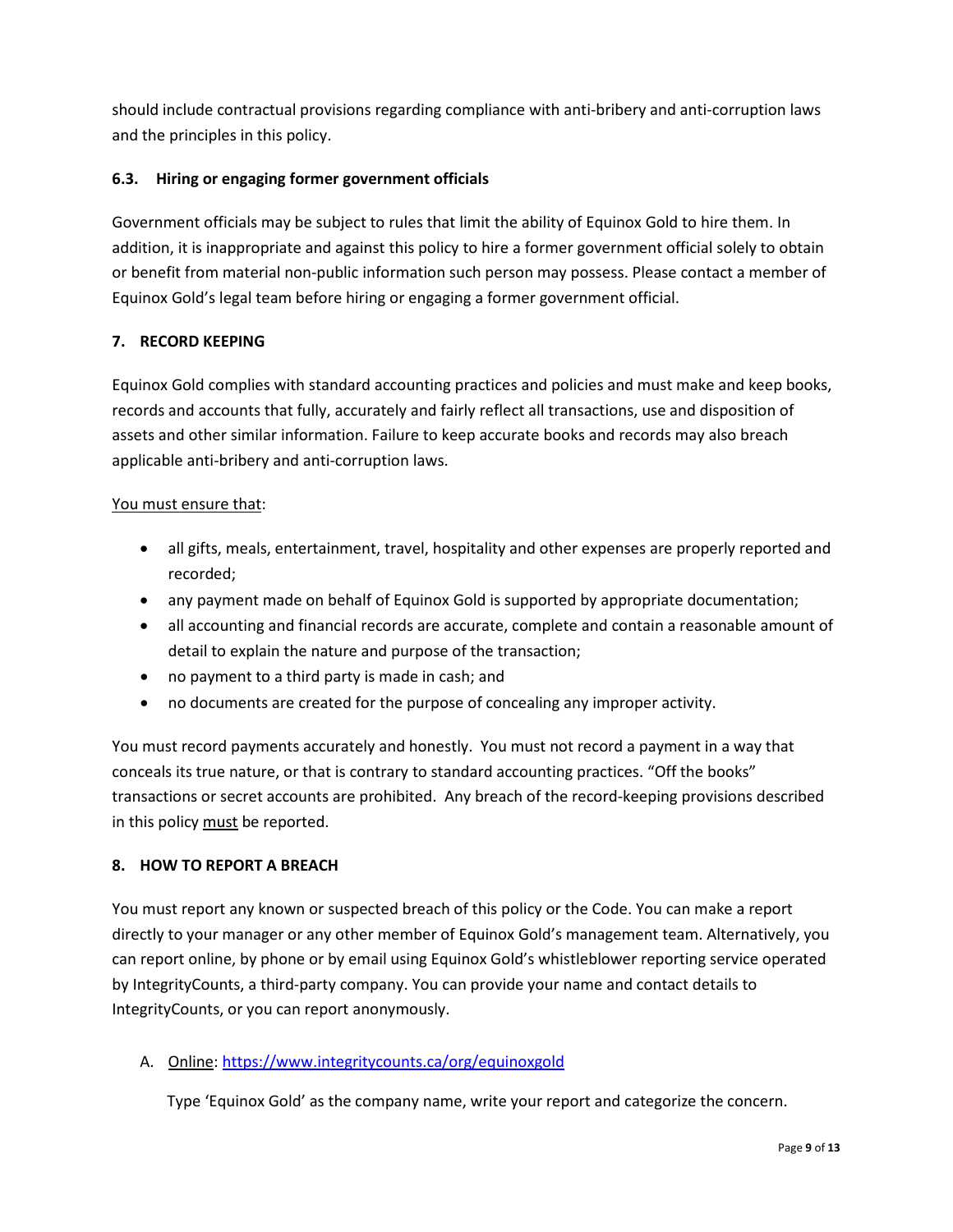# B. By phone:

Call one of the following numbers. You can speak to an operator or leave a voicemail:

Canada and U.S.A.: 1-866-921-6714

Mexico: 800-099-0642

Brazil: 0800 724 8530

C. By email:

Email your concerns to: [equinoxgold@integritycounts.ca](mailto:equinoxgold@integritycounts.ca)

### **9. INVESTIGATION PROCESS**

### **9.1. Review and investigation of reports**

All reports made under this policy will be assessed, investigated and documented as described in Equinox Gold's Whistleblower Policy, available here: <https://www.equinoxgold.com/company/corporate-governance/>

Equinox Gold is committed to treating fairly everyone involved in a report. All reports referred to an investigation will be assessed and investigated thoroughly on a timely and impartial basis.

## **9.2. No retaliation**

Equinox Gold will not tolerate any retaliation, or threat of retaliation, against you for reporting a breach, or suspected breach, of this policy or the Code. Retaliation includes discrimination, intimidation, harassment and reprisals. Retaliation against anyone who, in good faith, has made a report is a serious disciplinary offence and should be reported in accordance with Equinox Gold's Whistleblower Policy.

#### **9.3. Confidentiality and anonymity**

We will not identify you without your consent, unless required by law. All information and files relating to your report will be kept secure and confidential. Our Whistleblower Policy explains who will be notified of your report and who will receive a report on the findings of an investigation.

If you choose to submit your report anonymously by phone or online, please ensure your report contains enough information to allow us to conduct a meaningful investigation.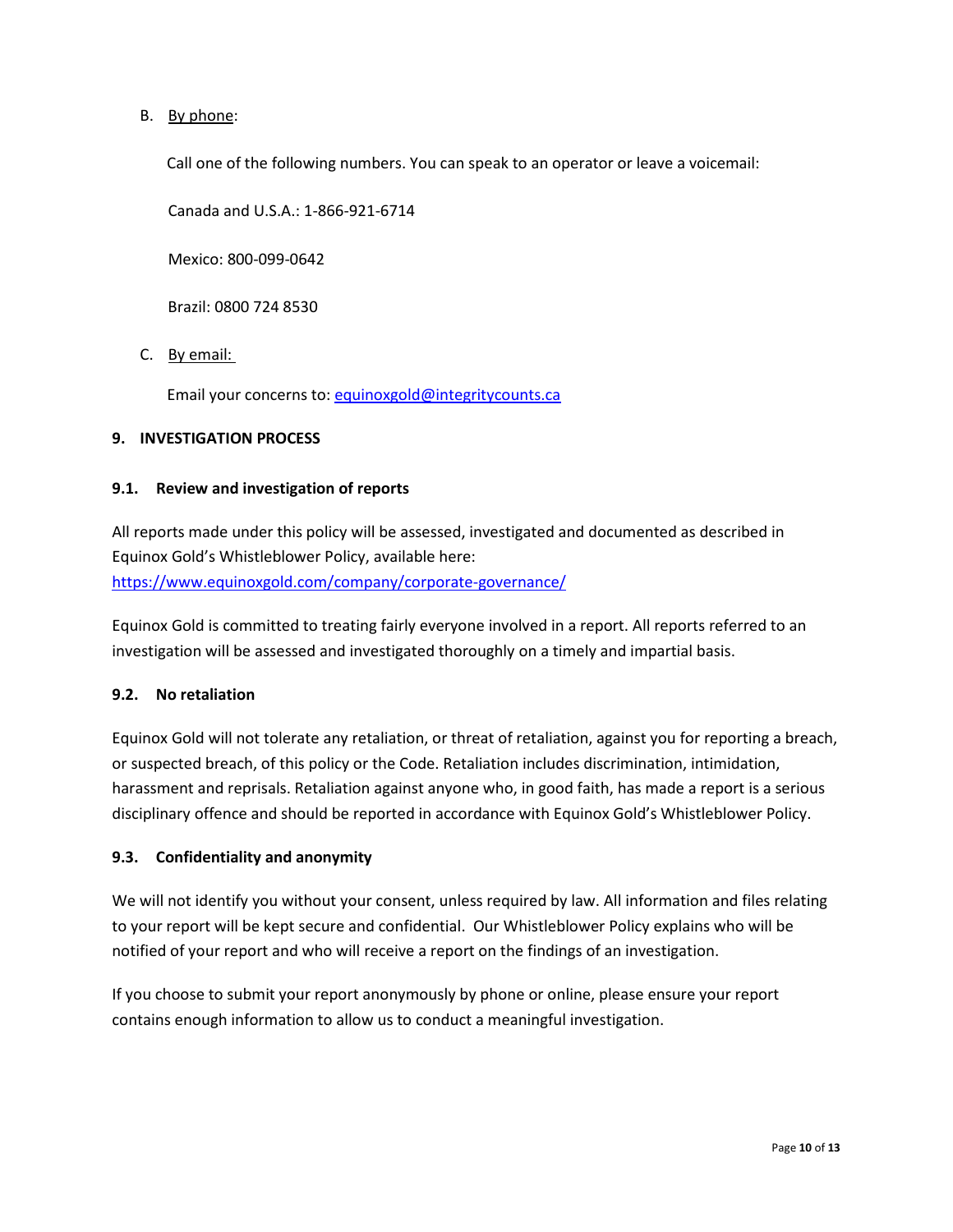#### **10. GENERAL**

#### **10.1. Discipline**

In addition to the sanctions under the Applicable Laws, any violation by you of this policy, the Code or the Applicable Laws may result in Equinox Gold taking disciplinary action against you, up to and including termination and reporting of any violations of laws, rules and regulations to appropriate government authorities.

#### **10.2. Further guidance**

This policy is available at: [https://www.equinoxgold.com/company/corporate-governance/.](https://www.equinoxgold.com/company/corporate-governance/)

Please direct any questions about this policy to your manager or the General Counsel.

#### **10.3. Annual review**

We will review this policy annually; any changes must be approved by the Board of Directors.

### **Approved by the Board of Directors of Equinox Gold Corp.**

Date: November 5, 2020 Reviewed: January 2022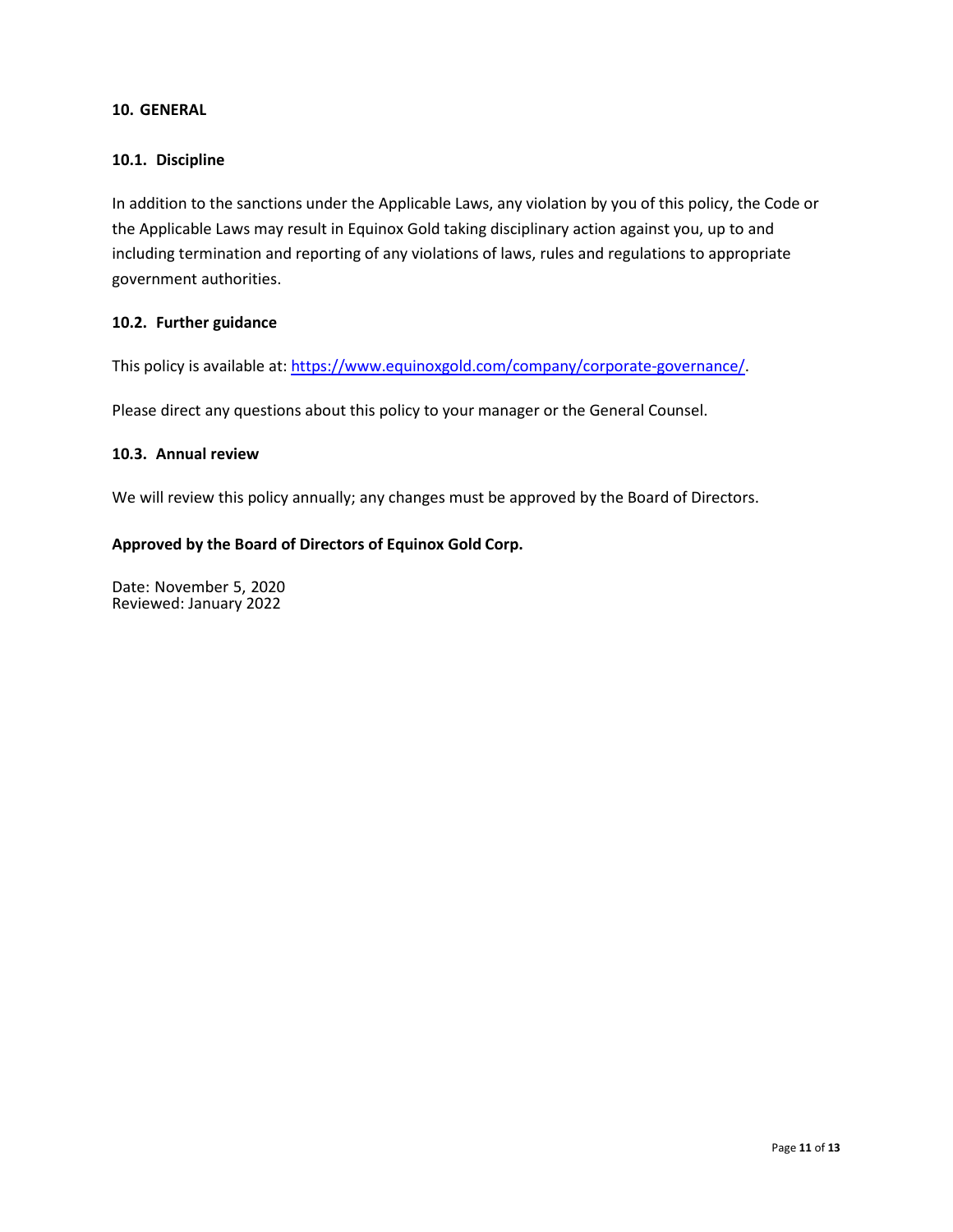### **DEFINITIONS**

- "**Anything of value**" is defined broadly and includes a wide range of tangible and intangible benefits including, but not limited to:
	- monetary items such as cash, loans, discounts, coupons, vouchers, rebates, charitable or political contributions, or the award of a contract or other business advantage;
	- hospitality such as gifts, entertainment, meals, tickets to events, travel, lodging, conference fees, or other forms of hospitality; and
	- career opportunities, such as internship or employment offers.
- "**Bribe**" is the offering, promising, giving, requesting, authorizing, agreeing to receive or accepting anything of value with the intention that it induces someone to act or omit to act in relation to the function that person performs, whether as part of a public or private organization.
- "**Extortion**" means to directly or indirectly demand or accept a bribe, facilitation payment, kickback or other payment by threat of force, intimidation or exercise of authority.
- "**Facilitation payment**" is a small, unofficial payment made to expedite routine governmental action that does not involve obtaining, retaining or directing business (i.e. it is a payment to secure the performance of work that is part of the government official's ordinary duties). Examples include payments to (a) secure processing of papers such as work orders or customs documents to process legally transmitted goods and (b) induce clerks or junior government staff (government employees without discretionary authority over a project or transaction) to complete their jobs in the manner required and where the situation does not involve the securing of business.
- "**Government official**" under this policy should be interpreted broadly and includes:
	- Any official or employee of a government or of a department, organization or agency of a government (or any department, organization or agency thereof) including, but not limited to, licensing and permitting bodies governing the mining industry;
	- Any employee of any company owned or controlled by a government;
	- Any official who holds a legislative or judicial position;
	- Any official of a public international organization;
	- Any other person or firm acting in an official capacity for, or on behalf of, any of the following: a government, a department or agency of a government, a company owned